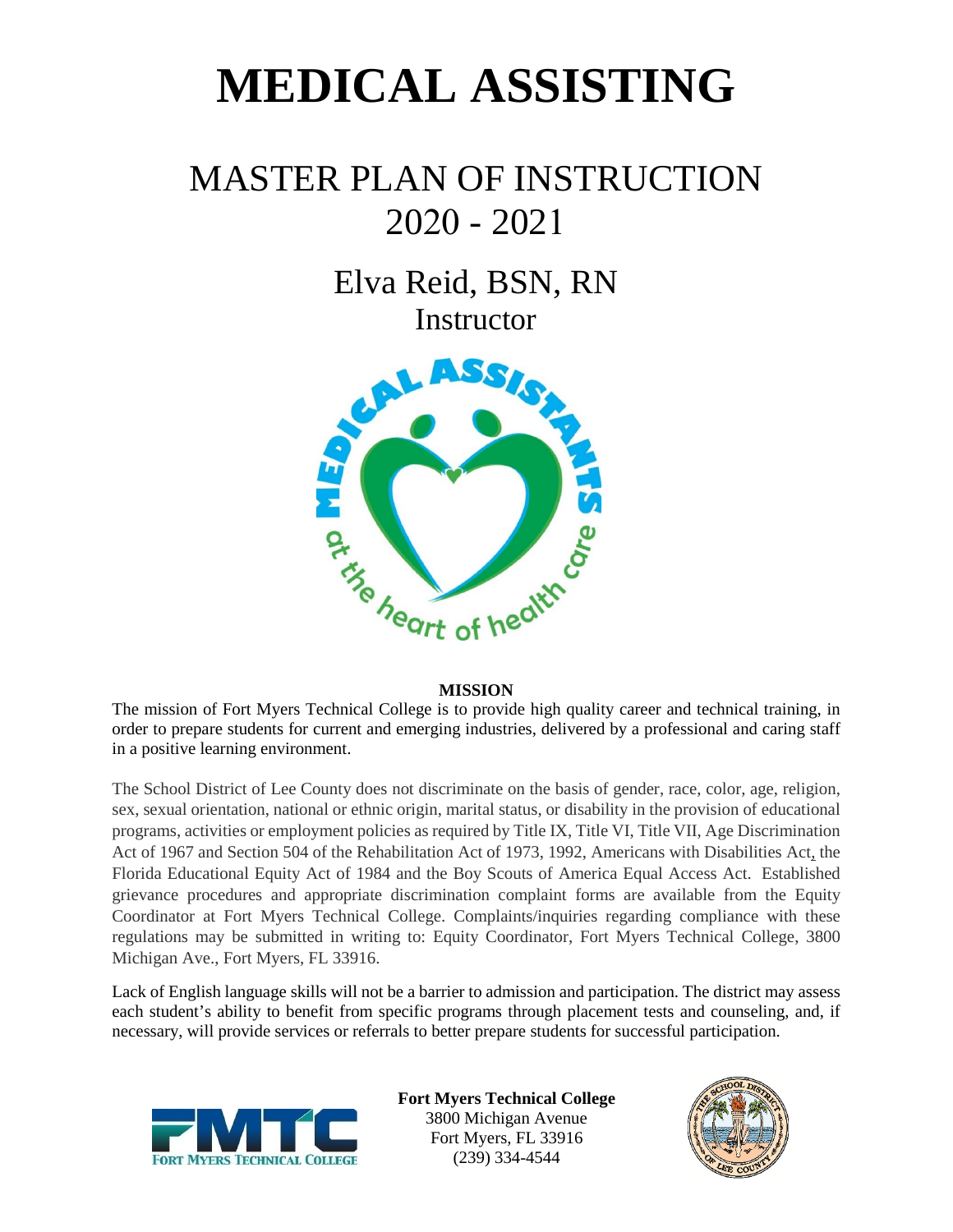### **Medical Assisting**

#### **INTRODUCTION**

We want to extend to you a warm welcome to the Medical Assisting program. Our staff, faculty, and administration are dedicated to fulfilling our mission, which is to prepare students for employment. Learning takes place in a climate of excellence which fosters inquiry, responsibility, and accountability, on your way to becoming a Medical Assistant.

This master plan has been prepared to help you in your orientation to the school and to the healthcare industry. Whether you are a young person continuing in your education or a mature adult coming back for a new career, you will find a team of professionals made up of certified instructors and experienced support staff ready to serve you in our fully accredited facility.

This master plan is closely aligned with healthcare facility regulations, so that a student can become familiar with workplace expectations while you are a student. The policies and procedures of our program are all designed to assist you toward success and to ensure your employability in the healthcare field upon graduation and licensure.

The objective of the Medical Assisting master plan is to provide written policies concerning admission of students, student health and welfare, attendance, and student progress. Each student must be aware of these policies and refer to this plan to clarify information. Faculty members are available for conference and/or to answer questions.

We believe that faculty and students have reciprocal rights and duties toward each other in the educational process. We will strive to instruct, demonstrate, motivate, guide/coach, facilitate, and encourage learning. However, we believe students must possess the desire to seek knowledge, demonstrate professional behavior, demonstrate initiative by participating in their own learning and demonstrate understanding by providing a high level of quality care.

You are starting a program of study that will result in you being an important professional in the healthcare delivery field. The Medical Assisting instructor, the administrative team and the school support staff are interested in assisting you in meeting your educational goals. You will be working with the latest equipment and learning the most up to date procedures as you work toward your Medical Assistant certification. Our hope is that you will find the work rewarding, pleasurable, and profitable amid your success.

The instructor is registered nurse and a certified teacher.

#### **PROGRAM MISSION**

The mission of the Medical Assisting program is to provide quality career education that will develop caring, compassionate, safe, skilled, and dynamic health care students prepared to meet the workforce demand. The faculty of the Medical Assisting program assesses each student's abilities and talents then guides the student toward achievement of his/her potential. Partnerships with members of the Southwest Florida health care community assure the success of the mission of the program. By establishing learning situations in which the student can experience success, students achieve marketable skills, personal satisfaction, and career enhancement in health care.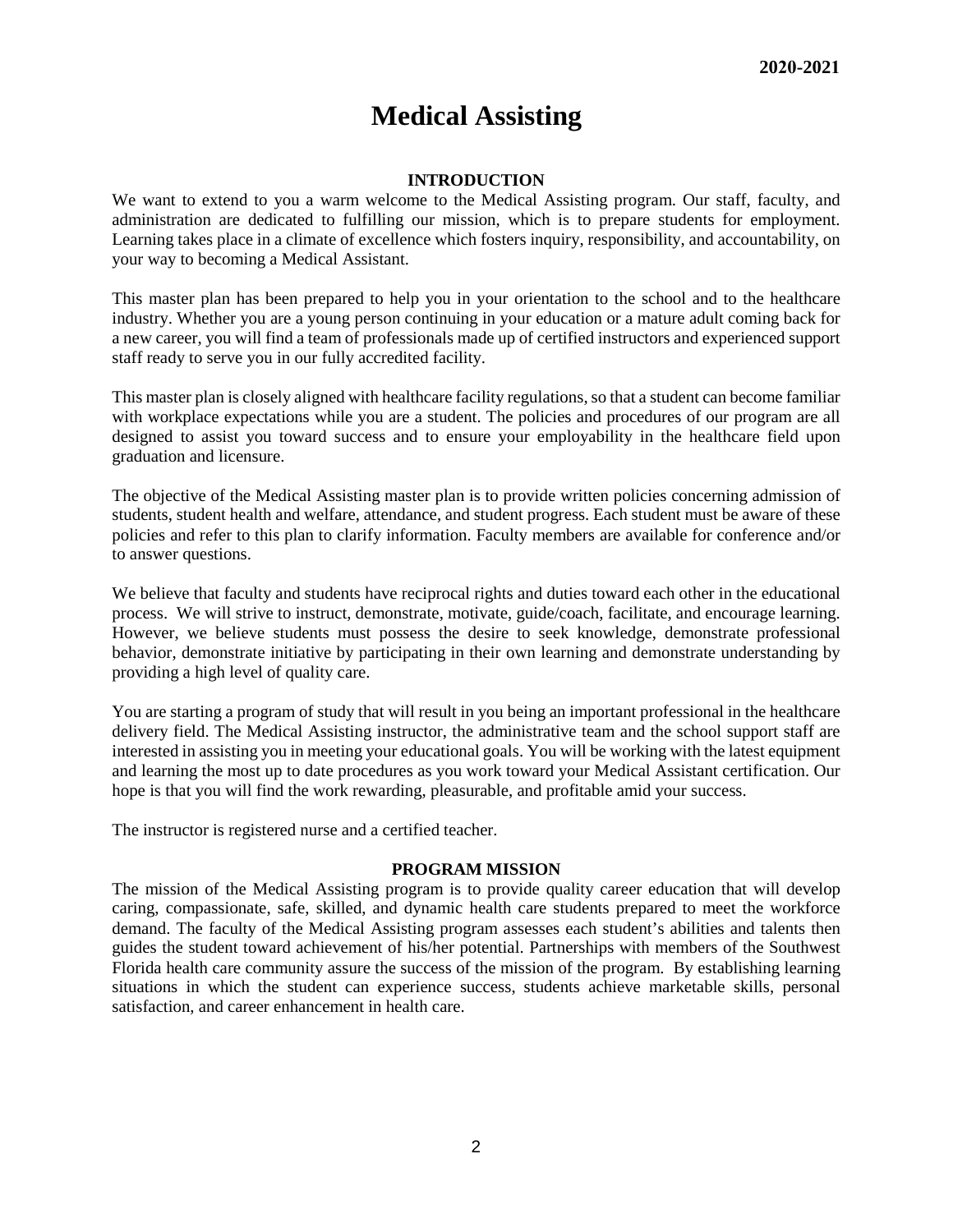#### **PROGRAM PHILOSOPHY**

Education is a continuous learning process dependent upon motivation, ability, and commitment of the learner. Optimal learning occurs within an environment that places responsibilities of learning on the individual, provides freedom for inquiry, considers individual differences, and provides correlation between research, theory and practice under the guidance and direction of the instructor.

The nursing faculty believes that learning is a continuous and lifelong process progressing from basic to complex. The instructor's role is to provide the necessary environment, objectives, guidance, and educational resources to facilitate learning for the individual who desires to become medical assistant. The instructor sets the stage by planning a logical sequence of meaningful educational experiences centered on clearly defined objectives designed to develop the student's potential. Within this educational process the student acquires knowledge, develops self-discipline, critical thinking skills, and the competencies necessary to practice medical assisting within a multidisciplinary healthcare environment. Learning results reflect a positive change behavior in learner. In an era of discovery and change, scientific principles in the physical, biological, and social sciences are utilized as a basis for these learning experiences. The instructor serves as a facilitator, mentor, and role model to the student as the student actively participates in the learning process.

Provision of healthcare is an art based upon science, which involves the whole patient--mind, body, and spirit. Our graduates help to meet the health requirements of society by giving direct assistance to individuals according to their health needs. Care in this manner requires that the student offers an attitude of caring, compassion, and helpfulness while exhibiting traits of honesty, dependability, and accuracy.

A planned guidance and counseling program is essential in assisting students in his/her personal, educational, and career development. Continuous evaluation is necessary to measure student progress and teacher effectiveness and is a tool for guiding students toward maximum self-growth.

Career/technical education prepares an individual for employment in a specific occupation and provides a foundation for future education.

#### **PROGRAM CONTENT**

The Medical Assisting (MA) program is designed to prepare students to receive certification as a Phlebotomy Technician (CPT), Electrocardiogram Technician (CET), and Clinical Medical Assistant (CCMA) which qualify student for gainful employment as a medical assistant. Certification Testing is provided through the National Healthcare Association. The Medical Assisting program is approved by the Florida Department of Education and it includes classroom, laboratory, and clinical experience in local healthcare agencies. This program courses are Basic Healthcare Worker, Introduction to Medical Assisting, Medical Office Procedures, Phlebotomist – MA, EKG Aide –MA, Clinical Assisting, Pharmacology for Medical Assisting, Laboratory Procedures, Administrative Office Procedures, Practicum Experience, and Employability Skills.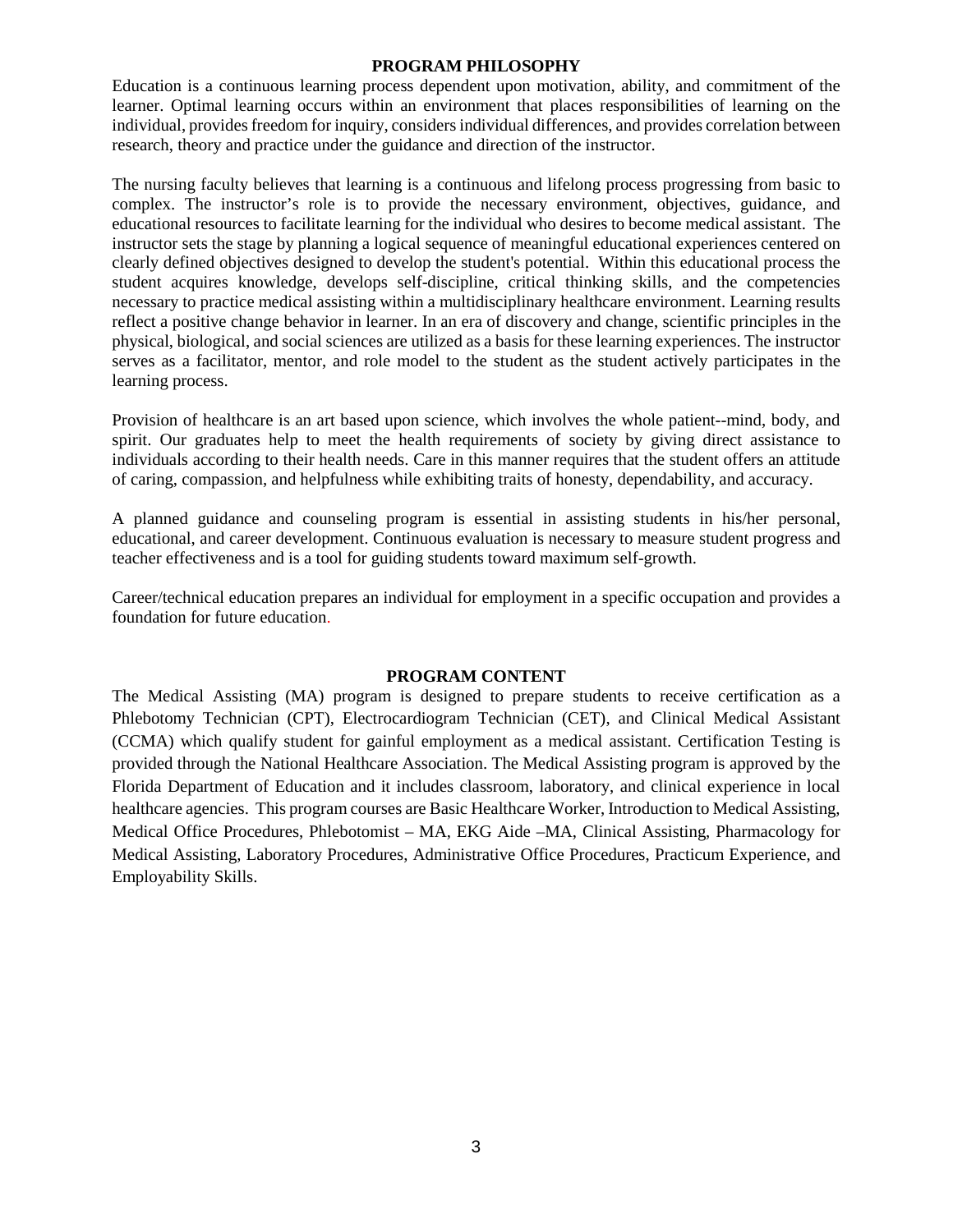| Course #       | <b>OCP</b> | <b>Course Name</b>                       | <b>Hours</b> |
|----------------|------------|------------------------------------------|--------------|
| <b>HSC0003</b> | A          | Basic Healthcare Worker (Health Core)    | 90           |
| <b>MEA0002</b> | B          | <b>Introduction to Medical Assisting</b> | 250          |
| <b>MEA0501</b> |            | <b>Medical Office Procedures</b>         | 75           |
| <b>MEA0521</b> |            | Phlebotomist, MA                         | 75           |
| <b>MEA0543</b> | D          | EKG Aide, MA                             | 75           |
| <b>MEA0581</b> |            | <b>Clinical Assisting</b>                | 230          |
| <b>MEA0530</b> |            | Pharmacology for Medical Assisting       | 90           |
| <b>MEA0573</b> | E          | <b>Laboratory Procedures</b>             | 125          |
| <b>MEA0506</b> |            | <b>Administrative Office Procedures</b>  | 90           |
| <b>MEA0942</b> |            | Practicum Experience                     | 200          |
|                |            | <b>TOTAL HOURS</b>                       | <b>1300</b>  |

#### **PROGRAM COURSES**

#### **Medical Assistant Program Essential Functions**

The following is a list of essential functions and physical requirements of the **Medical Assisting** program. Each candidate eligibility for admission is based on their ability to perform all required functions. Reasonable consideration and accommodation will be made for each applicant. However, incase reasonable accommodation will not adequately prepare the student for employment in this field, recommendations for an alternate program will be provided.

**Vision:** The medical assistant student must be able to read instruments, scales, charts and graphs, prepare and maintain records, recognize emergencies, read medication orders, read medications measurements, assess patient physical condition, and read document information in both written and computerized formats.

**Speech and Hearing:** Sufficient hearing ability is required by the medical assistant student to interpret messages not solely based on visual cues. The student must be able to communicate effectively and sensitively in order to elicit information. The ability to assess nonverbal communication and transmit information to all members of the health care team is imperative. Other essential task involving communication are taking blood pressure, interview and take patient histories, instruct patients with special needs, use proper telephone technique, receive, organize, prioritize and transmit information, and perform medical transcription.

Fine & Gross Motor Functions: Student must manifest all the skills necessary to carry out diagnostic and clinical procedures, and manipulate instruments and equipment. Fine motor function are required to perform phlebotomy, electrocardiography, and medication administration safely and accurately. The medical assistant student must be able to support patient during ambulating, transferring in and out of a wheelchair and on and off an exam table. The student must be able to reach for equipment, and supplies, respond to emergency situations, and perform CPR in a timely manner.

**Psychological Stability:** The ability to handle difficult interpersonal situations in a calm and tactful manner.

**Communication:** Communicate in English orally and in written, using proper grammar, punctuation and spelling is imperative. Verbal communications must be clear and easily understood. Candidates also must be able to read and comprehend written materials in English.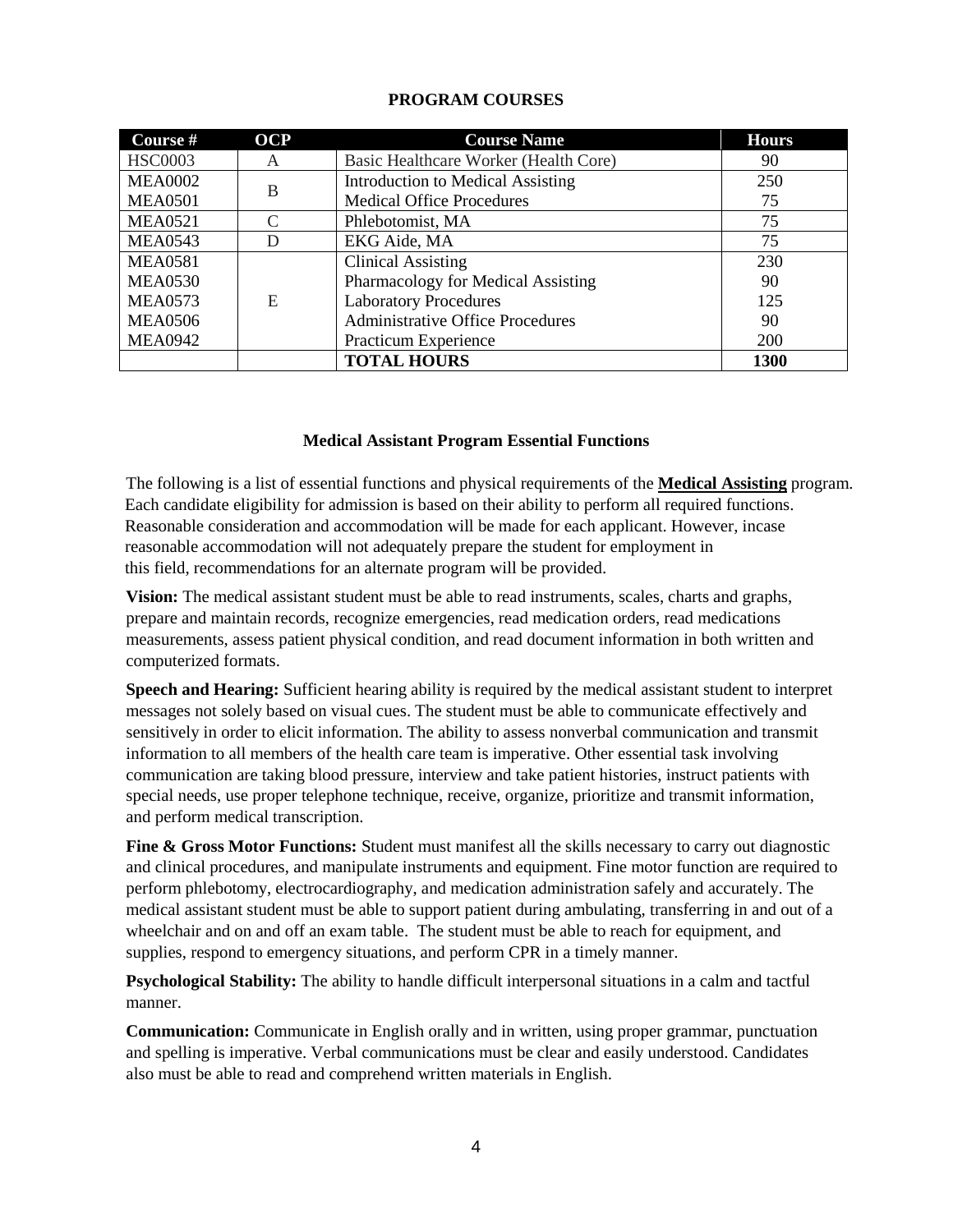**Intellectual and Cognitive Abilities:** Candidates must be able to measure, calculate, reason, analyze, synthesize, integrate and apply information to theory. Problem solving and intellectual abilities are clinical skill requirement.

**Professional Attributes & Demeanor:** A professional appearance and demeanor must be exhibited at all times from students. Candidates must have the ability to implement measures to maintain their own physical and mental health and emotional stability. Candidates must use their intellectual abilities fully, such as in exercising good judgment caring for patients.

#### **Additional Essential Functions**

- Candidates must have the ability to tolerate physically taxing workloads and function effectively under stress.
- Candidates must have the ability to adapt to changing environments, to display flexibility and adaptability
- Candidates must have the ability to practice honest and ethical behavior and accountability in the face of uncertainties and ambiguities inherent on the clinical problems of many patients.
- Candidates must have the ability to self-evaluate.
- Candidates must have the ability to demonstrate respect for individuals of diverse ethnic backgrounds, religion and/or sexual orientation
- Candidates must have the ability to perform in an ethical manner in all dealings with peers, faculty, staff and patients.
- Candidates must have the compassion, integrity, concern for others, during educational process and during clinical rotation.

**Environmental Safety:** Candidates must be able to protect self and others from environmental risks and hazards. Students must frequently use hand-washing, germicides and practice standard precaution to provide protection from pathogen.

#### **Clinical affiliating agencies cannot guarantee a latex free environment**

General Statement: The above statements are intended to describe the general nature and level of work being performed. They are not intended to be construed as an exhaustive list of all responsibilities, duties, and skills required of personnel so classified.

If any of these Essential Functions are impossible for the program applicant to perform, it will be necessary to consider enrolling in another program. In the event that the use of special equipment compensates for non-compliance with the Essential Functions, it is the responsibility of the program applicant to purchase this equipment (e.g. electronically enhanced stethoscopes, hearing aids or other adaptive devices) in order to meet the Essential Functions criteria.

#### **ACCOMMODATIONS**

Federal and state legislation requires the provision of accommodations for students with disabilities as identified on the secondary student's IEP or 504 plan or post-secondary student's accommodations plan to meet individual needs to ensure equal access. Post-secondary students with disabilities must self-identify, present documentation, required accommodations if needed, and develop a plan with their post-secondary service provider. Accommodations received in post-secondary education may differ from those received in secondary education. Accommodations change the way the student is instructed. Students with disabilities may need accommodations in such areas as instructional methods and materials, assignments and assessments, time demands and schedules, learning environment, assistive technology, and special communication systems. Documentation of the accommodations requested and services provided are maintained in a confidential file.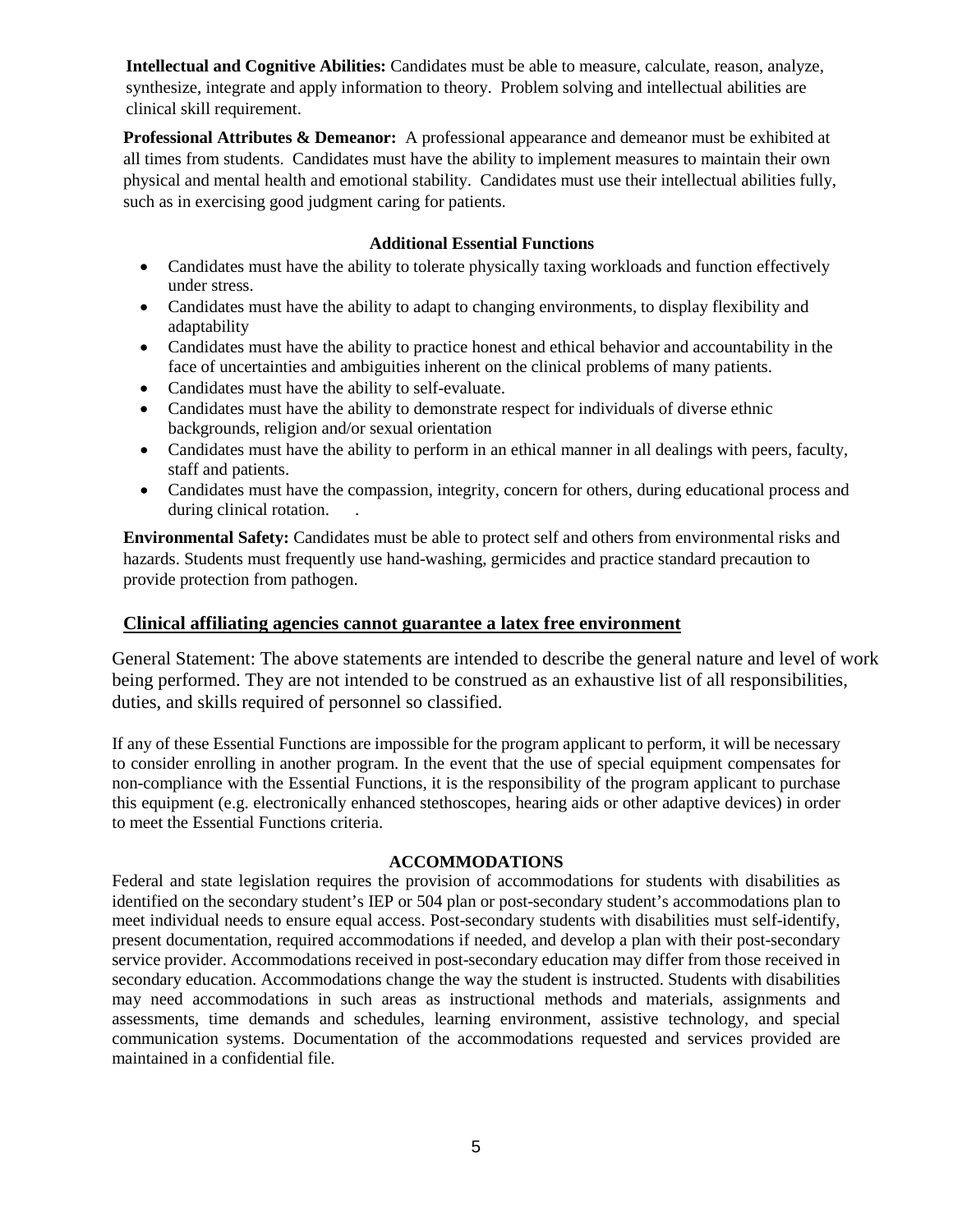#### **TUITION**

Tuition is charged for adult students at a reasonable rate that may vary slightly from year to year and is due prior to the first day of each semester. Current fee information is available from Student Services. Failure to pay all fees due at the time class begins will result in the student not being able to attend class and/or clinical.

#### **CLASS SCHEDULE**

Lecture days on campus meet Monday through Friday from 8:00 A.M. until 2:30 P.M. Lunch breaks are 30 minutes in length. Clinical times will vary.

#### **ATTENDANCE POLICY AND PROCEDURES**

#### **Purpose**

Health care workers must be reliable and dependable employees. Reporting to work as scheduled and arriving on time are critically important employability characteristics to maintain. The administration, faculty, and staff at CCTC and FMTC believe that it is essential within the medical assisting curriculum to teach employability skills as an integral part of the educational program, and to practice these skills throughout the program. The client's welfare is dependent on the worker being in the right place at the right time.

Additionally, regular attendance is necessary for the student to take full advantage of the available educational opportunities.

#### **Student Attendance Responsibility**

- All students shall be in attendance every day and on time for every class, unless excused.
- Any student who will be late or absent from the clinical/class assignment must notify the instructor at least 30 minutes prior to the scheduled start time for each day. Failure to notify the instructor will be reflected in the student evaluation and employability points will be deducted.
- All students shall be responsible for obtaining and completing all assignments missed during an absence.
- All students must bring appropriate materials to all classes and clinical experiences and be prepared to work. Failure to do so may result in the student being asked to leave the clinical area.
- All students are responsible to log in and log out of the assigned attendance computer in order to receive credit for class time.
- Student appointments must be made prior or after class or clinical so that attendance time will not be affected.

For purposes of this program, the following definitions are used:

- 1. **Tardy** Any time missed from class or clinical during the required time of attendance, such as arriving late or leaving early. Excessive tardiness is defined as three or more.
- 2. **Absence** –Absence is limited to **24 per semester**. Greater than **24 hours** the student may be withdrawn. Consecutive absence of 4 days without notification will result in immediate withdrawal.
- 3. **Administrative Review** Administrative Review will take place after the fourth (4th) absence, tardy or leaving early within a semester or a combination of the three showing a pattern of disregard for the attendance policies, the instructor will complete all sections of the attendance documentation form and the student will be scheduled for a hearing before the Attendance Review Committee.

At the end of each course the student will be given notification of the number of absence hours and tardies accumulated. If the student does not agree he/she may ask for a review of the absence time. Changes must be made before advancement to the next course if an error has occurred. Once the student has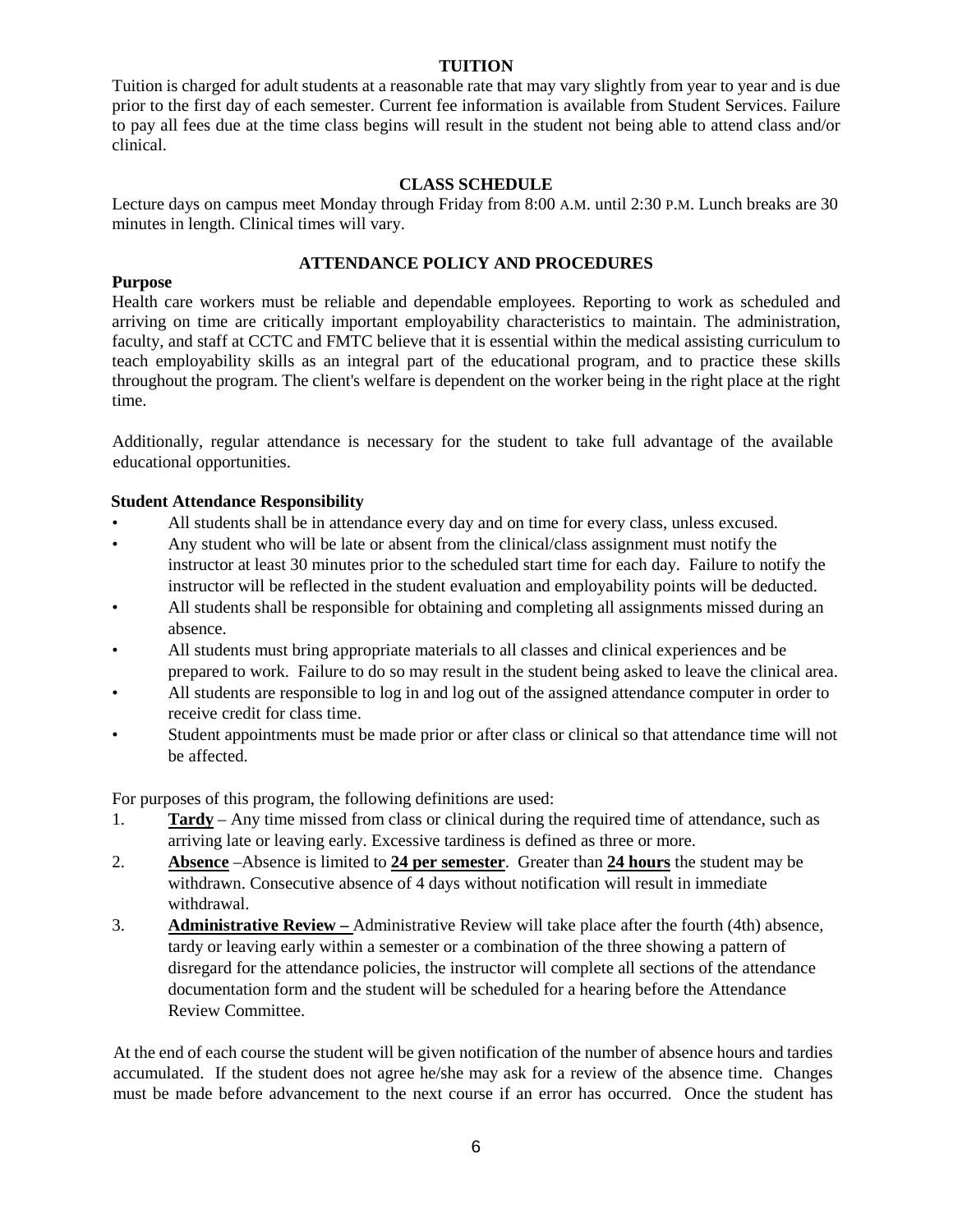advanced, past hours will not be changed or re-evaluated. If a student has questions regarding attendance this must be discussed with the current course instructor and by appointment only.

#### **Class/Clinical Hours**

Classroom hours are routinely scheduled between 8:00 A.M. and 2:30 P.M. Clinical hours will vary with the facility and the assignment. The instructor will provide each student a clinical schedule of assigned location and expected hours of attendance. The length of a typical clinical day is 7 hours.

#### **CLINICAL ATTENDANCE POLICY**

- If a student will be late or absent to a clinical assignment, the instructor/facility must be notified at least 30 minutes prior to the scheduled time of arrival.
- If a student arrives late to the clinical site he/she must phone the instructor upon arrival and before going to the assigned unit.
- If a student arrives at a clinical site more than 60 minutes late with or without prior notification, student assignment may altered and/or potentially sent home and accrue a full day's absence.
- Students must not leave the clinical site for any reason without instructor permission to do so.
- Students must not return to the clinical site or assigned unit after being excused by the instructor unless instructor approval is given in advance.

#### **CLINICAL PRACTICUM**

Clinical experiences are an integral part of the curriculum and are designed to provide the student with learning experiences that enhance the classroom instruction.

- Progress in the clinical areas will be evaluated daily, to include frequent coaching in areas which need strengthening.
- The clinical competency checklist identifies the duties and competencies of each clinical assignment.

#### . **EMPLOYABILITY SKILLS PROGRESS**

Compliance with all school, program and clinical facility rules regarding behavior and attendance is a hallmark of employability. Demonstration of good employability skills, and especially compliance with program rules and regulations, is essential for successful advancement in the program.

#### **EMPLOYABILITY PERFORMANCE EXPECTATIONS:**

The Employability Points will include both clinical and classroom sessions

- 
- 2. Absent or tardy 2 points deducted 2 points deducted
- 3. Failure to call 30 Minutes prior to scheduled time (tardy) 5 points deducted
- 4. Unprofessional conduct as defined in the MA Handbook 5 points deducted

within one week will result in receiving a zero for the assignment.

- 5. Missing supplies, missing name tag, etc., dress code violation, 1 point deducted for each not being in the assigned area, or chewing gum
- **Make-up work**: It is the responsibility of the student to make up classroom work that was missed. Upon returning to class following an absence, the student must make an appointment with the instructor regarding any/all work that was missed. Make-up work is at the discretion of the individual instructor. All make-up work is required to be completed within one week of return to school. Failure to complete make-up work

#### **VACATIONS, HOLIDAYS, TEACHER DUTY DAYS AND HURRICANE DAYS**

At the beginning of every semester a calendar will be provided to each student.

**Holidays**: A tentative schedule will be announced at the beginning of each semester.

- 1. No call, no show 0 points awarded each day
	-
	-
	-
	-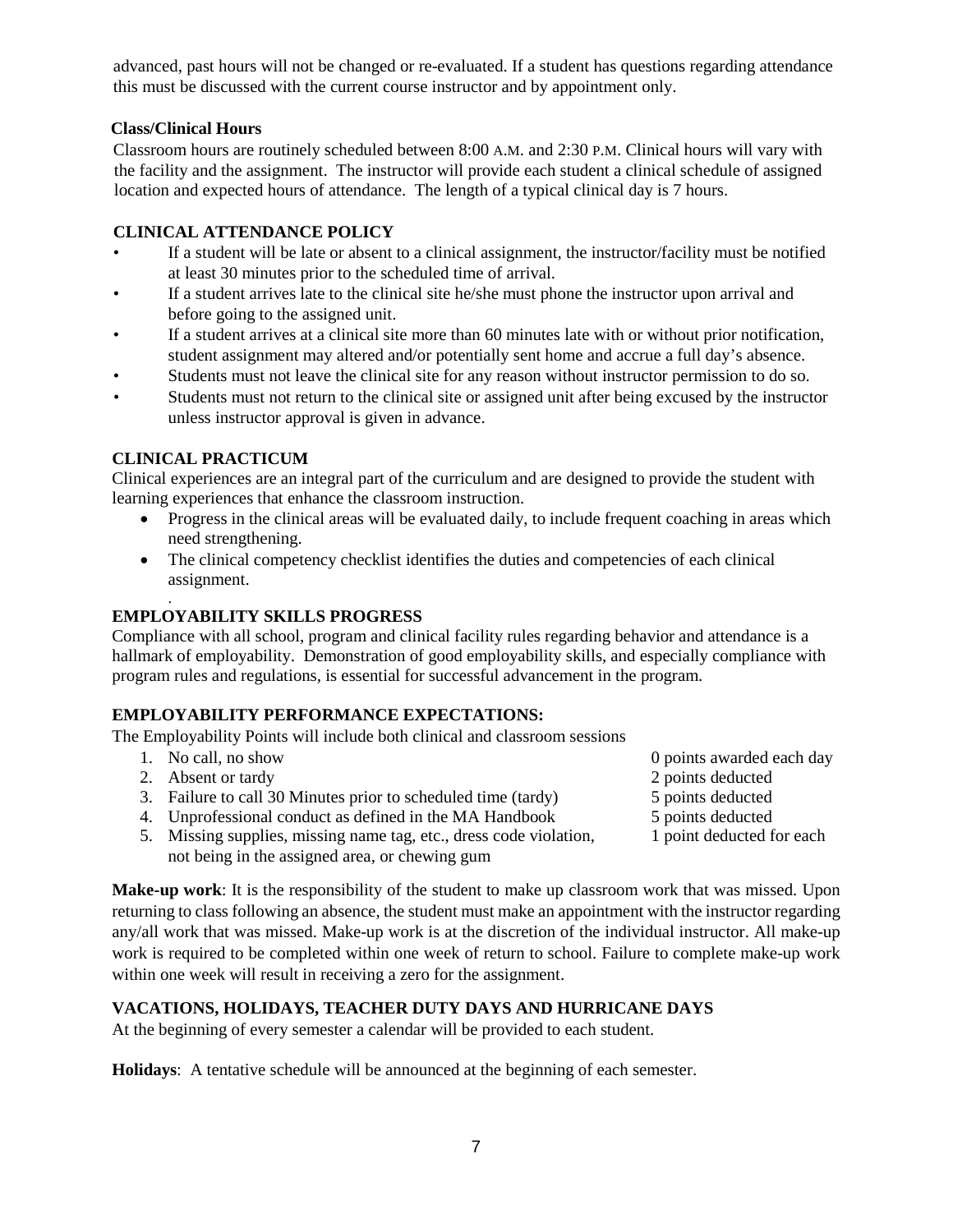**Teacher Duty Days**: Students will not attend class on planning or in-service days. These too will differ from the Lee County Schools 10 month student schedule. A schedule of these days will be announced as it is available.

**Hurricane Day(s):** In the event of school closing(s) due to a hurricane, the day will be made up during the semester. If the Lee County School Board announces SCHOOLS AND ALL SCHOOL OFFICES ARE CLOSED, the student should NOT report to school or to the clinical agency.

#### **Teaching Methods**

#### **PLAN OF INSTRUCTIONAL PRACTICES**

Pre- and post-testing, lecture, demonstration and return, discussion, group interaction, audio-visual materials, required reading and written assignments, oral reports, role playing, question and answer, unit examinations, skill practice, anatomical models and charts, individualized instruction, teacher-direct educational games, self-directed learning activity packages, clinical experience and field trips are among the teaching methods utilized.

Teaching and instructional aids include textbooks, workbooks, projects, reports, simulations, hands-on computer experience, collaborative learning, videotaped instructions, films, discussion board, guest speakers, board examples, program job shadowing, cooperative on-the-job training, and other methods are used for instruction as appropriate.

#### **Safety**

Basic safety standards, which will include fire drills, weather drills, equipment usage, and traffic regulations, will be covered in the program orientation. These basic safety standards will be reinforced throughout the program enrollment.

#### **Evaluation**

Students must comply with all school regulations to be allowed the privilege of attending the medical assisting program. A student may be dismissed for unsatisfactory conduct, excessive absences, violation of safety regulations, and unsatisfactory progress. The Medical Assisting faculty and administration use a systematic process to review student progress and to make recommendations for continuation in the program. In that review, factual information from academic, clinical, and employability evaluations are considered. If faculty determines that the student has deficiencies that limit the possibility of success in the program, the instructor must notify the student of the deficiencies and the expectations for remediation. This notification may take the form of a Learning Contract and include Probationary Status. Probation related to unsafe clinical performance, unsatisfactory academic progress, or employability skills may be imposed singularly or in combination. Continuation in the program is dependent upon satisfactory resolution of deficiencies. Failure to do so will result in withdrawal of the student from the program or recommendation to another program.

#### **GRADING PROCEDURE**

Each student is responsible for being aware of his/her academic status for classroom theory courses and for clinical practicum. A student should seek advice/help from the instructor at any time.

The grading system is as follows:  $A = 100\% - 90\%$  $B = 89\% - 80\%$ 

Below 80% average = Course failure. All courses both theory and clinical practicum must be passed at 80% average before the student can progress.

All grades and attendance hours are final as of completion of each course within the medical assisting curriculum or program.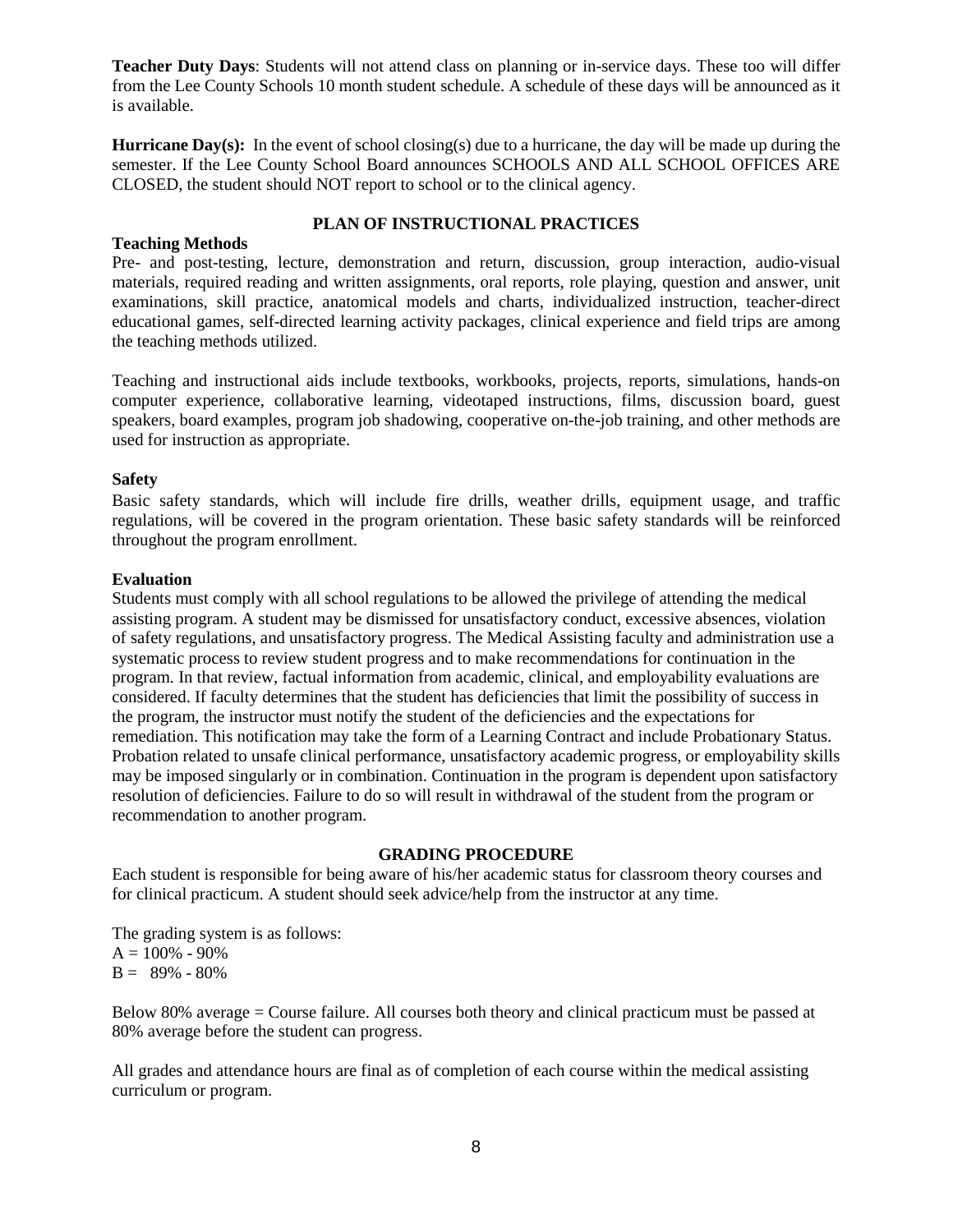#### **Opportunities to Repeat Failed Exams**

Students may elect to retake two failed unit exam per course. The failed exam must be taken within 72 hours of the scores being posted.

- Students must communicate the desire to retake within 24 hours of the scores being posted.
- The higher test score will be recorded for the final unit test grade.

Fort Myers Technical College is a postsecondary institute designed to provide trained individuals to industry. The approved postsecondary program grading requirements must be met if the student is to receive a certificate.

#### **PROGRAM PROGRESS**

Exams will constitute the major portion of the theory grade. Exams may be objective (multiple choice), alternate test format, select all that apply or essay. The course syllabus provides information regarding exam grade weights that will calculate toward the course final grade. The types of exams administered include unit tests, final exams, content quizzes. A late exam may be given only with permission of the instructor with consideration on an individual basis and as needed.

Each course grade must average a minimum of 80%. All laboratory practice must be satisfactory.

Practicums are graded on a satisfactory (S) or unsatisfactory (U) basis. Final determination of the grade depends on a satisfactory performance report and other assigned requirements (attendance at class seminars, weekly logs, time sheets, reports, evaluations.

In the event the student does not meet the minimum standards of grade average of 80% in a course, the course needs to be repeated. Students are allowed one additional re-take on a course and must pass the second attempt with an 80% or higher to continue in the program. If on the second attempt a passing score is not achieved, the student will be dismissed from the program.

Individual course syllabi further detail specific academic standards relative to any given course.

The ability to correctly calculate and administer various medications is a required competency. The Medical Assisting student must have full understanding of pharmacology and be able to determine medication dosage problems with the use of mathematical equations such as ratio and proportions and be familiar with different systems of measurement.

#### **Work Habits**

Effective work habits are the cornerstone to successful employment. Students are expected to demonstrate productive work habits during all phases of enrollment. Instructors will work with students who need assistance in this area to improve the overall possibility for successful employment.

**Attendance:** Attends class, arrives/leaves on time; begins and ends work as expected.

**Character:** Displays loyalty, honesty, trustworthiness, dependability, reliability, initiative, self-discipline, and self-responsibility; displays a high level of effort and commitment to performing and completing work.

**Teamwork:** Respects the right of others; respects confidentiality; is cooperative; is assertive; displays a customer service attitude; seeks opportunities for continuous learning; demonstrates mannerly behavior; encourages and facilitates cooperation, pride, trust, and group identity; fosters commitment and team spirit.

**Appearance:** Displays appropriate dress, grooming, hygiene, and etiquette; wears full regulation uniform.

**Attitude:** Displays a willingness to cooperate and accept constructive criticism; sets realistic expectations; approaches assignments with interest.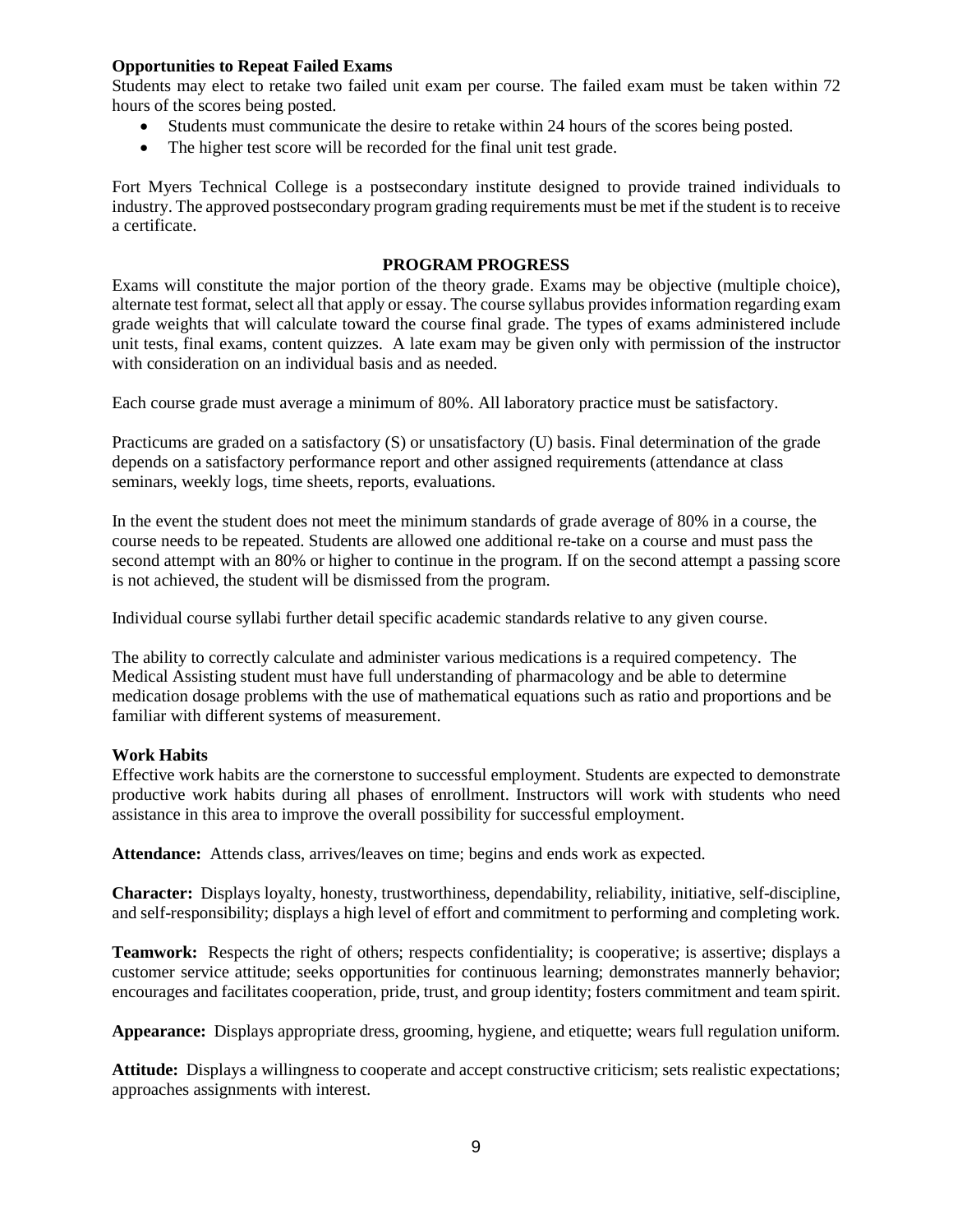**Productivity:** Is prepared for class by reading assignments and completing homework; contributes to class discussions; and involvement in lab activities (in other words, no sleeping or daydreaming). Follows safety practices; conserves and maintains equipment and supplies; keeps work area neat and clean; follows directions and procedures; makes up assignments and tests punctually; notifies proper authorities of situations presenting potential safety hazards; does not use or knowingly permits others to use tools and equipment improperly; stays on task and utilizes time constructively.

**Organization:** Manifests skill in prioritizing and management of time and stress; demonstrates flexibility in adapting to changes.

**Communication:** Communicates accurate information to others in a professional and courteous manner (no profanity); displays appropriate nonverbal (eye contact, body language) and oral (listening, telephone etiquette, grammar) skills; asks pertinent questions; listens attentively to others, notifies instructor in advance of absences or tardies.

#### **SATISFACTORY ACADEMIC PROGRESS**

In order to receive and continue to receive financial assistance of any type, a student must maintain satisfactory academic progress. The Financial Aid Advisor will require a progress report to be completed by the student's instructor and submitted to the Financial Aid Office prior to each disbursement.

Students are considered to be making Satisfactory Academic Progress (SAP) if they successfully complete their scheduled clock hours, achieve a specific cumulative grade evaluation or grade point average (GPA), and do not exceed the maximum time limits to complete their course of study. Each Student Academic Progress will be checked at 450 clock hours and prior to subsequent disbursements for students enrolled in programs one academic year or greater. Progress will be checked at the half-way point for programs less than one academic year. No SAP is required prior to the first disbursement.

#### **REQUIREMENTS FOR A CERTIFICATE**

All competencies specified in the Florida Department of Education Curriculum Frameworks for the program must be successfully completed. Successful completion is at least an 80 percent average in the areas of skills, knowledge, and work habits.

Proficiency in the competency standards listed in the Master Plan of Instruction must be demonstrated.

In addition to the requirements above, the recommendation of the instructor for certification includes: consideration of personal appearance, willingness to learn and to work, punctuality, cooperative attitude, and appropriate work habits.

#### **STUDENT DRESS CODE**

Students who attend FMTC shall dress in a manner appropriate for the job in which they are receiving training, including any special protective gear and professional uniforms. All clothing must be neither distracting nor offensive and be clean, neat, modest, in good repair, and appropriately sized.

The director or designee has the final authority for determining whether or not a student's apparel conforms to the dress code. When it is determined that it does not, students will be required to change into clothing which will conform to this code or leave campus. Students may return to campus when they have changed into appropriate clothing.

- Three sets of uniforms
- All black leather shoes-closed toe, closed heel
- Optional one lab jacket

Medical Assisting is a highly regarded profession. As such, patients look to MA's as role models of health. The faculty takes great pride in the profession and will make every effort to instill this pride in the students as they prepare for a healthcare career. By maintaining the following standards, the student will continue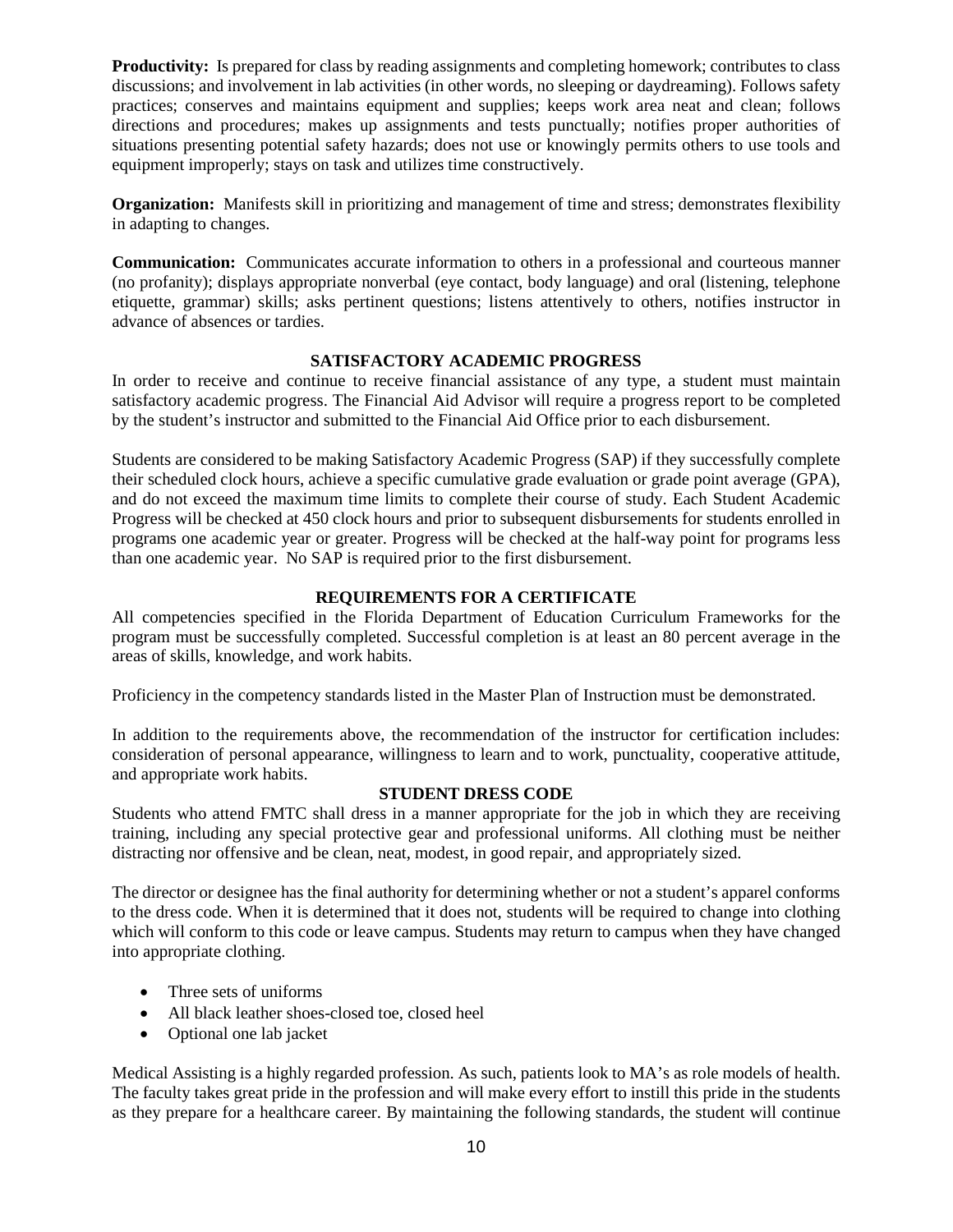to make their first impression to the community a positive and lasting one. Any deviation from this standard will result in loss of employability points and/or to be sent home.

Students enrolled in the Medical Assisting Program when on campus and when at a clinical assignment, must be appropriately dressed. The instructor will require that the student correct inappropriate uniform/appearance prior to allowing entry into class, clinical, or make-up.

#### **If a student is in doubt as to whether clothing item is permissible, ask the instructor before buying or wearing the item of clothing!**

#### **Clothing**

Student uniforms have been specifically chosen to identify the student as a medical assisting student from Fort Myers Technical College.

- It is always required attire when at a clinical assignment and when on campus as assigned by the instructor.
- The uniform must be loose-fitted to allow for reaching and bending.
- Uniforms should be in good condition and not show signs of wear.
- They must be freshly laundered and pressed.
- Uniforms are for clinical sites and classroom only. They should not be worn in public places (restaurants, stores, etc.)
- Pant length should not be a length in which the pant legs drag on the floor. Dragging pant legs are considered a health and safety issue.
- Shoes must be all black leather with closed toes and heels, clean and polished. Shoe soles must be skid resistant.
- Lab Jacket **-** A lab jacket may be purchased for wearing over the official student uniform if additional coverage is needed. The lab jacket should be cleaned and pressed daily. During cooler weather a sage green, white or black T-shirt or turtle neck (sage green, white or black) may be worn under the uniform. Sweaters and other forms of cover ups are not allowed in the clinical sites.
- Black Socks When in uniform, black socks should be long enough to cover the legs completely when sitting.

#### **Identification**

School issued identification badges must be visible on the upper part of the chest for easy viewing and must be worn at all times while on campus or at a clinical site. If a student comes to class without the proper identification, a temporary ID must be obtained and worn. A student may be denied admission to the clinical site without the appropriate ID.

#### **Hair**

- Must be contained off the face, in either a bun or braid, or if of a short length, secured so that it does not fall forward and is kept out of the eyes at all times (class or clinical).
- Hair styles and color must be conservative (no rainbow colors).
- All hair apparel should be a color that blends with the hair color.
- Hair apparel should be plain without embellishments of any kind.
- Hats are not allowed on campus or in a clinical site.

#### **Nails**

Nails must be clean, short, and not extending beyond the fingertips. Clear colored polish is allowed. Artificial nails, gels or overlays of any kind are not allowed.

#### **Tattoos**

Tattoos must be covered and not visible.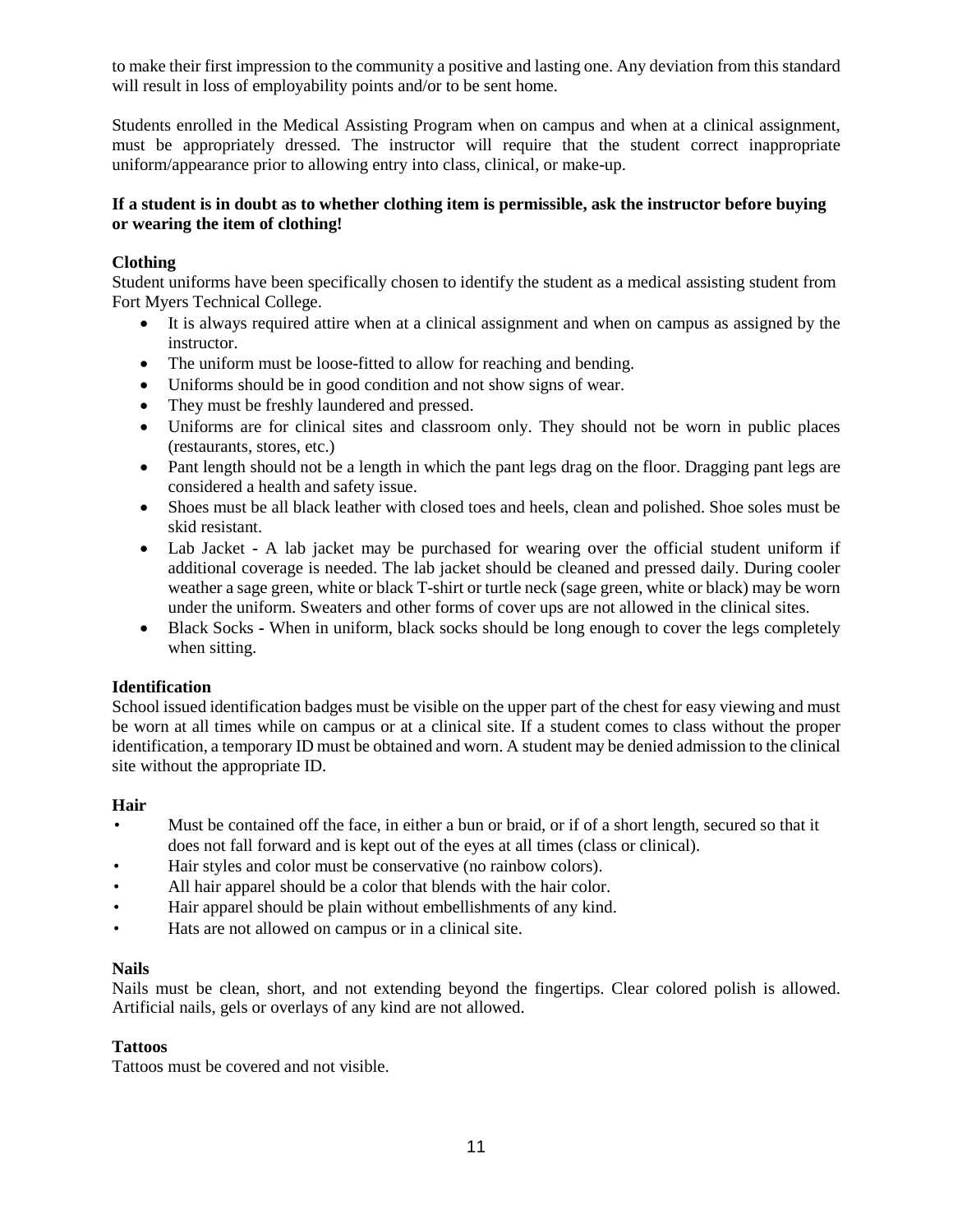#### **Body Piercing**

The Lee County School District Policy for piercing is as follows: "Adornments which are attached (pierced) to exposed body parts other than the ears are prohibited. This includes tongue piercing."

#### **Jewelry**

- No visible chains or necklaces.
- No bracelets.
- One small post earring in each ear is allowed. Large and/or dangling earrings are unsafe and therefore not allowed.
- Medic alert bracelets, wedding or engagement rings are allowed.

#### **Perfume**

.

Perfume, cologne or fragrant lotions must not be worn in clinical areas.

#### **Gum**

Gum is not permitted in the clinical areas or in the classroom.

#### **JOB DESCRIPTIONS**

#### **OCP A Basic Healthcare Worker (Health Core) (90 hours)**

Students completing OCP A will be able to look at health care system from a holistic approach. Comprehending role and the scope of practice for a medical assistant and aware of traits or behaviors student needs to exhibit during interacting with allied health and specialty providers.

#### **OCP B Introduction to Medical Assisting (250 hours)**

The Medical Assistant student will understand her roll and demonstrates effective communication skill including the use of appropriate medical terminology. The knowledge gain will ensure the MA understands anatomy and physiology concepts in both illness and wellness states and provide dietary guidance.

#### **Medical Office Procedures (75 hours)**

Clerical and medical office duties are major responsibilities of a medical assistant. On completion of this course, the MA student will efficiently operate office equipment, perform clerical office procedures, document using Electronic Medical Record (EMR) and effectively interact with patients, visitors, and office staff.

#### **OCP C Phlebotomist, MA (75 hours)**

Medical Assistant will be knowledgeable of performing phlebotomy procedure such as proper specimen collection, handling and following processing guidelines.

#### **OCP D EKG Aide (75 hours)**

Electrocardiogram provides results of cardiac functions. An EKG Aide is a medical assistant that is knowledgeable of the cardiovascular system, skilled in performing EKG and identifying and responding to abnormalities of client test.

#### **OCP E Clinical Assisting (230 hours)**

Clinical Assisting is responsible for preparing patient for a variety of examination procedures. MA student will be skilled in perform vital signs for adult and pediatric clients, assist the physician with physical examination, and instruct clients with self –examinations and health care and wellness practices.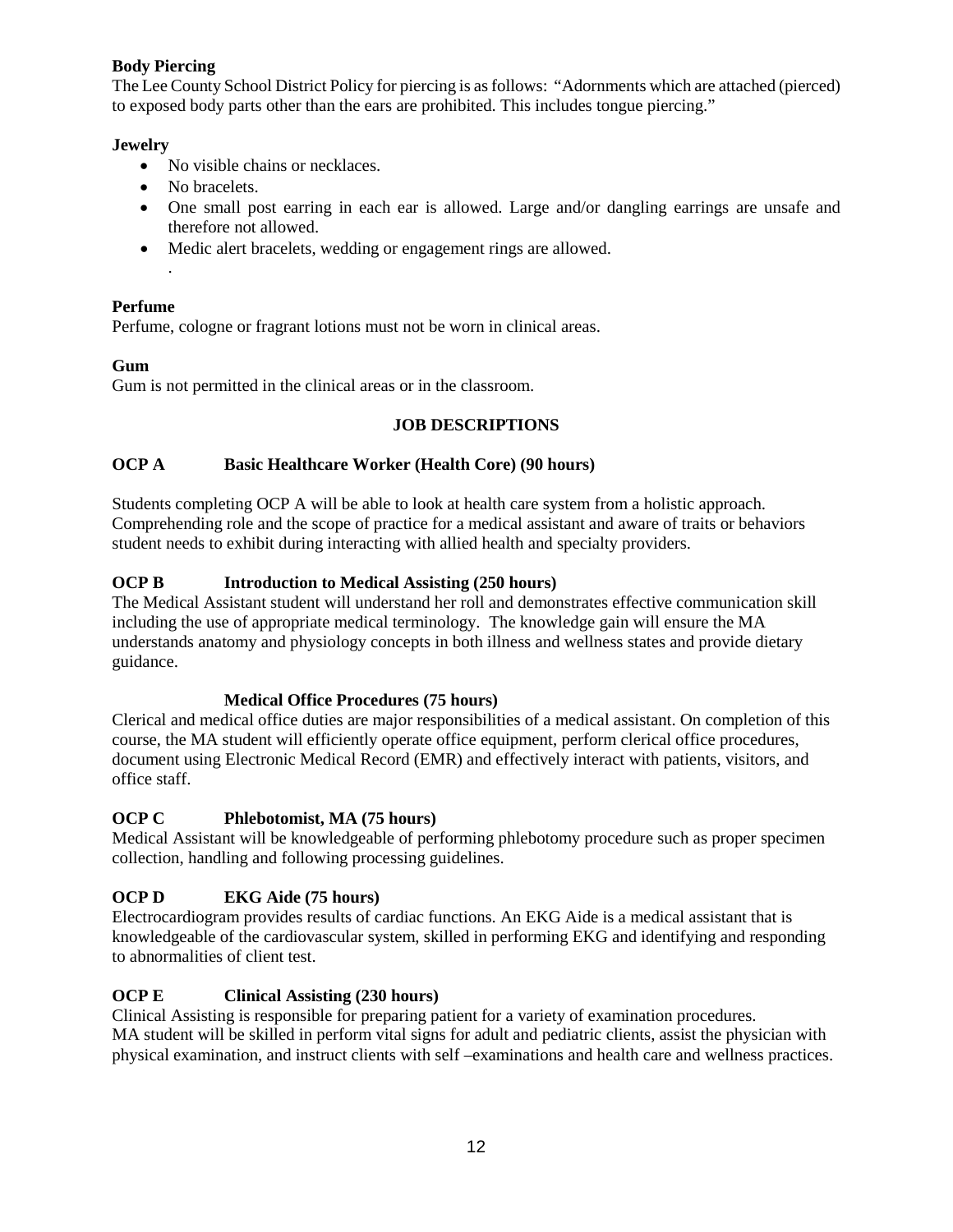#### **Pharmacology for Medical Assisting (90 hours)**

A Medical Assistant will have basic Pharmacology knowledge including medication classifications, indications, and contraindications, calculate dosages, administration routes, and rights of medication administration. Also aware of therapeutic and non-therapeutic effects of medication on the human body. Assist patient with understanding medication regiment.

#### **Laboratory Procedures (125 hours)**

On completion of Laboratory Procedures, a medical assistant will master specimen collection and handling, screening procedures, point-of-care test and have a clear understanding of Clinical Laboratories Improvement Amendments (CLIA) waived laboratory testing and other screening procedures.

#### **Administrative Office Procedures (90 hours)**

On completing administrative office procedures the medical assistant will be extremely efficient in performing administrative functions such as scheduling, basic bookkeeping, completing insurance documentation, and maintaining compliance with government regulations.

#### **Practicum Experience (200 hours)**

The Practicum experience is performed in a supervised, unpaid ambulatory health care setting. Upon completion of 200 hours, the student would have utilized both administrative and clinical skills learned throughout the medical assistant program. The hands-on experience allows the student to demonstrate confidence in the theory, critical thinking and skills. The wealth of knowledge and experience prepares the student to be ready to sit for the Clinical Medical Assisting test and take advantage of employment opportunity in the community.

#### **REQUIRED MATERIALS**

**Tools:** Stethoscope, bandage scissors, safety glasses and ear buds.

#### **PROGRAM OBJECTIVES**

See the attached Florida Department of Education Curriculum Framework for program objectives and competencies.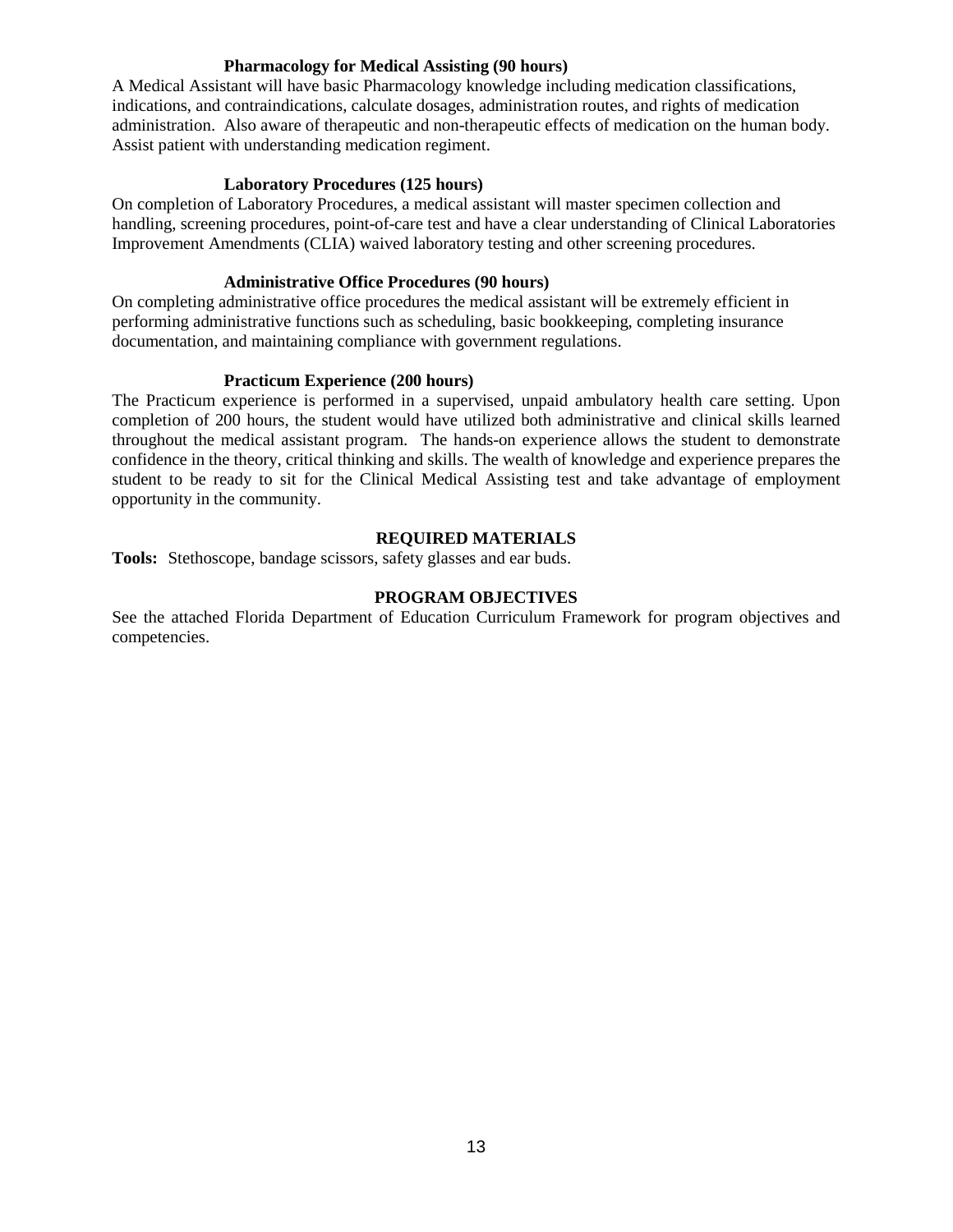#### **Florida Department of Education Curriculum Framework**

| <b>Program Title:</b>  | <b>Medical Assisting</b>  |
|------------------------|---------------------------|
| Program Type:          | <b>Career Preparatory</b> |
| <b>Career Cluster:</b> | <b>Health Science</b>     |

| <b>PSAV</b>                   |                                                                                                                                                      |  |  |  |
|-------------------------------|------------------------------------------------------------------------------------------------------------------------------------------------------|--|--|--|
| Program Number                | H170515                                                                                                                                              |  |  |  |
| <b>CIP Number</b>             | 0351080102                                                                                                                                           |  |  |  |
| Grade Level                   | 30, 31                                                                                                                                               |  |  |  |
| Standard Length               | 1300 hours                                                                                                                                           |  |  |  |
| Teacher<br>Certification      | Refer to the <b>Program Structure</b> section.                                                                                                       |  |  |  |
| <b>CTSO</b>                   | <b>HOSA: Future Health Professionals</b>                                                                                                             |  |  |  |
| SOC Codes (all<br>applicable) | 31-9092 Medical Assistants<br>31-9099 Healthcare Support Workers, All Other<br>43-4171 Receptionists and Information Clerks<br>31-9097 Phlebotomists |  |  |  |
| CTE Program<br>Resources      | http://www.fldoe.org/academics/career-adult-edu/career-tech-<br>edu/program-resources.stml                                                           |  |  |  |
| <b>Basic Skills Level</b>     | Mathematics:<br>10<br>10<br>Language:<br>Reading:<br>10                                                                                              |  |  |  |

#### **Purpose**

This program offers a sequence of courses that provides coherent and rigorous content aligned with challenging academic standards and relevant technical knowledge and skills needed to prepare for further education and careers in the Health Science career cluster; provides technical skill proficiency, and includes competency-based applied learning that contributes to the academic knowledge, higherorder reasoning and problem-solving skills, work attitudes, general employability skills, technical skills, and occupation-specific skills, and knowledge of all aspects of Health Science career cluster.

This program is designed to prepare students for employment as medical assistants SOC 31-9092.

The content includes but is not limited to communication, transcultural communication in healthcare, interpersonal skills, legal and ethical responsibilities, health-illness concepts, administrative and clinical duties, emergency procedures including CPR and first aid, emergency preparedness, safety and security procedures, medical terminology, anatomy and physiology, and employability skills.

**Additional Information** relevant to this Career and Technical Education (CTE) program is provided at the end of this document.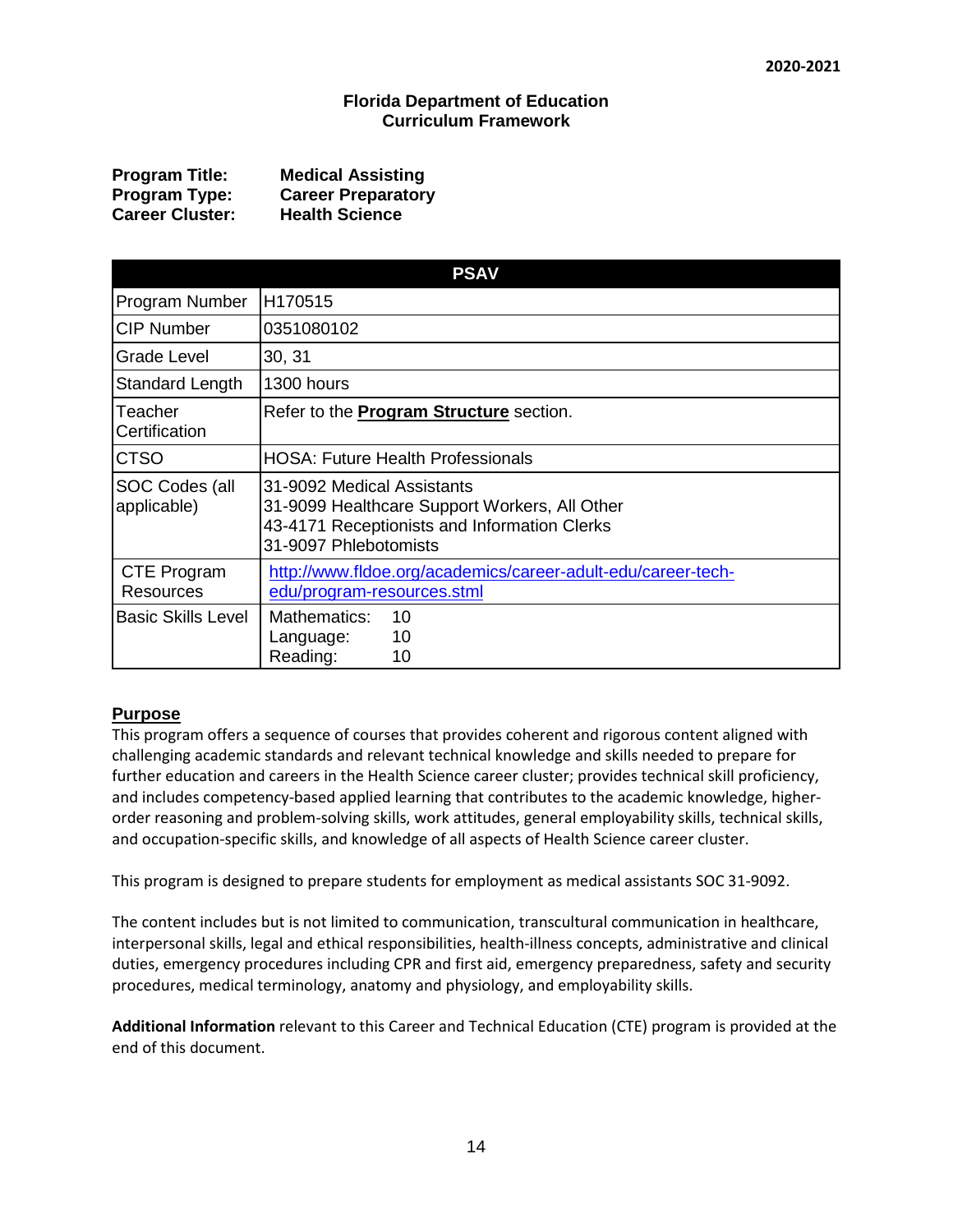#### **Program Structure**

This program is a planned sequence of instruction consisting of 5 occupational completion points.

This program is comprised of courses which have been assigned course numbers in the SCNS (Statewide Course Numbering System) in accordance with Section 1007.24 (1), F.S. Career and Technical credit shall be awarded to the student on a transcript in accordance with Section 1001.44(3)(b), F.S.

To teach the courses listed below, instructors must hold at least one of the teacher certifications indicated for that course.

| <b>OCP</b> | Course<br>Number | <b>Course Title</b>                     | Length    | SOC Code |
|------------|------------------|-----------------------------------------|-----------|----------|
| A          | <b>HSC0003</b>   | <b>Basic Healthcare Worker</b>          | 90 hours  | 31-9099  |
| B          | <b>MEA0002</b>   | Introduction to Medical Assisting       | 250 hours | 31-9092  |
|            | <b>MEA0501</b>   | <b>Medical Office Procedures</b>        | 75 hours  | 43-4171  |
| C          | <b>MEA0521</b>   | Phlebotomist, MA                        | 75 hours  | 31-9097  |
| D          | <b>MEA0543</b>   | EKG Aide, MA                            | 75 hours  | 31-9099  |
| E          | <b>MEA0581</b>   | <b>Clinical Assisting</b>               | 230 hours | 31-9092  |
|            | <b>MEA0530</b>   | Pharmacology for Medical Assisting      | 90 hours  |          |
|            | <b>MEA0573</b>   | <b>Laboratory Procedures</b>            | 125 hours |          |
|            | <b>MEA0506</b>   | <b>Administrative Office Procedures</b> | 90 hours  |          |
|            | <b>MEA0942</b>   | Practicum Experience                    | 200 Hours |          |

The following table illustrates the postsecondary program structure:

#### **Common Career Technical Core – Career Ready Practices**

Career Ready Practices describe the career-ready skills that educators should seek to develop in their students. These practices are not exclusive to a Career Pathway, program of study, discipline or level of education. Career Ready Practices should be taught and reinforced in all career exploration and preparation programs with increasingly higher levels of complexity and expectation as a student advances through a program of study.

- 1. Act as a responsible and contributing citizen and employee.
- 2. Apply appropriate academic and technical skills.
- 3. Attend to personal health and financial well-being.
- 4. Communicate clearly, effectively and with reason.
- 5. Consider the environmental, social and economic impacts of decisions.
- 6. Demonstrate creativity and innovation.
- 7. Employ valid and reliable research strategies.
- 8. Utilize critical thinking to make sense of problems and persevere in solving them.
- 9. Model integrity, ethical leadership and effective management.
- 10. Plan education and career path aligned to personal goals.
- 11. Use technology to enhance productivity.
- 12. Work productively in teams while using cultural/global competence.